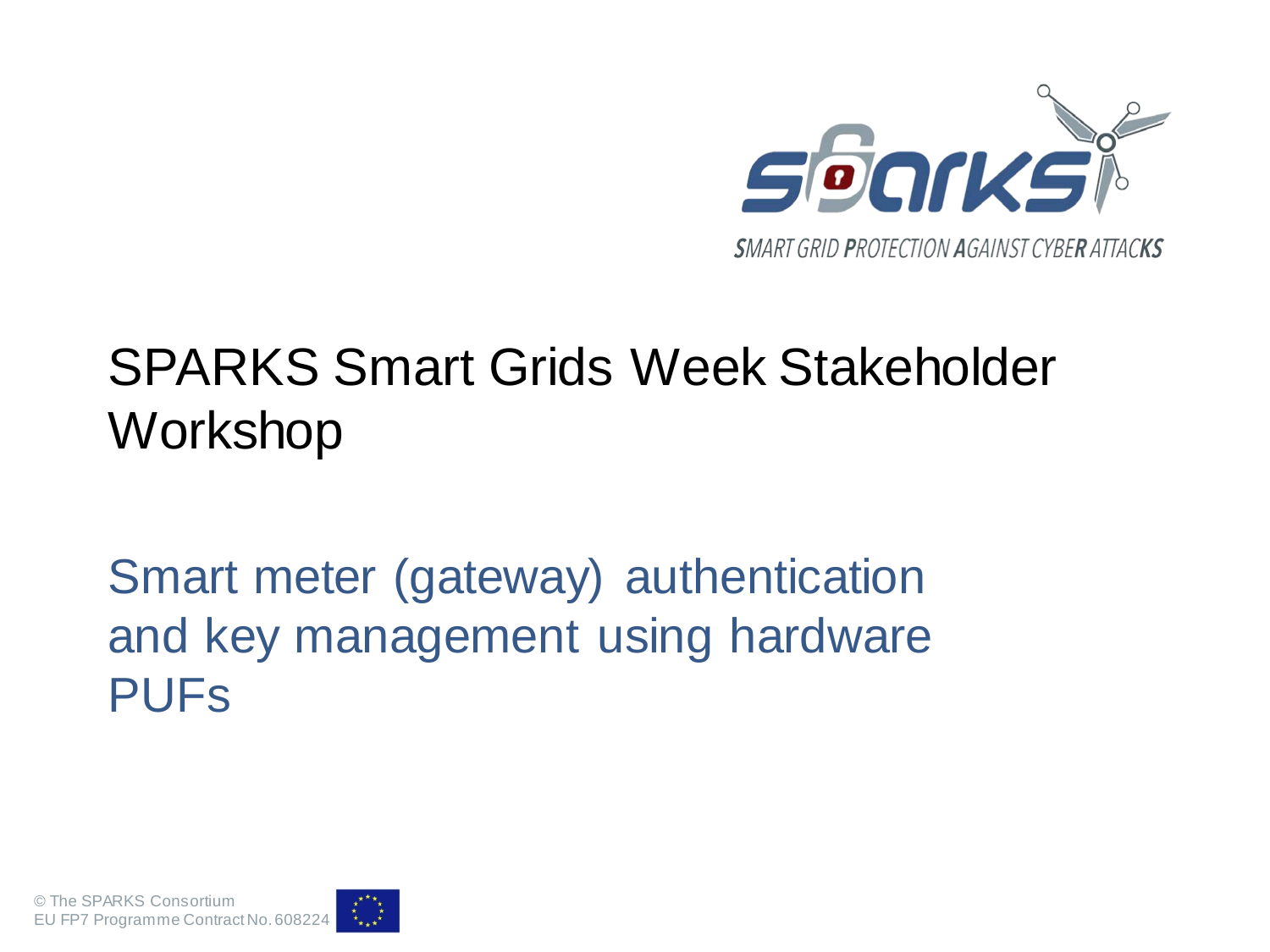## Physical structures are unique

- every physical object is unique, has a specific "fingerprint"
- fingerprint enables **identification**





- challenge-response-behaviour of physical structure enables **authentication**
- keeping the fingerprint secret enables **cryptographic key generation**
- **-** however, measuring physical properties inevitably involves noise

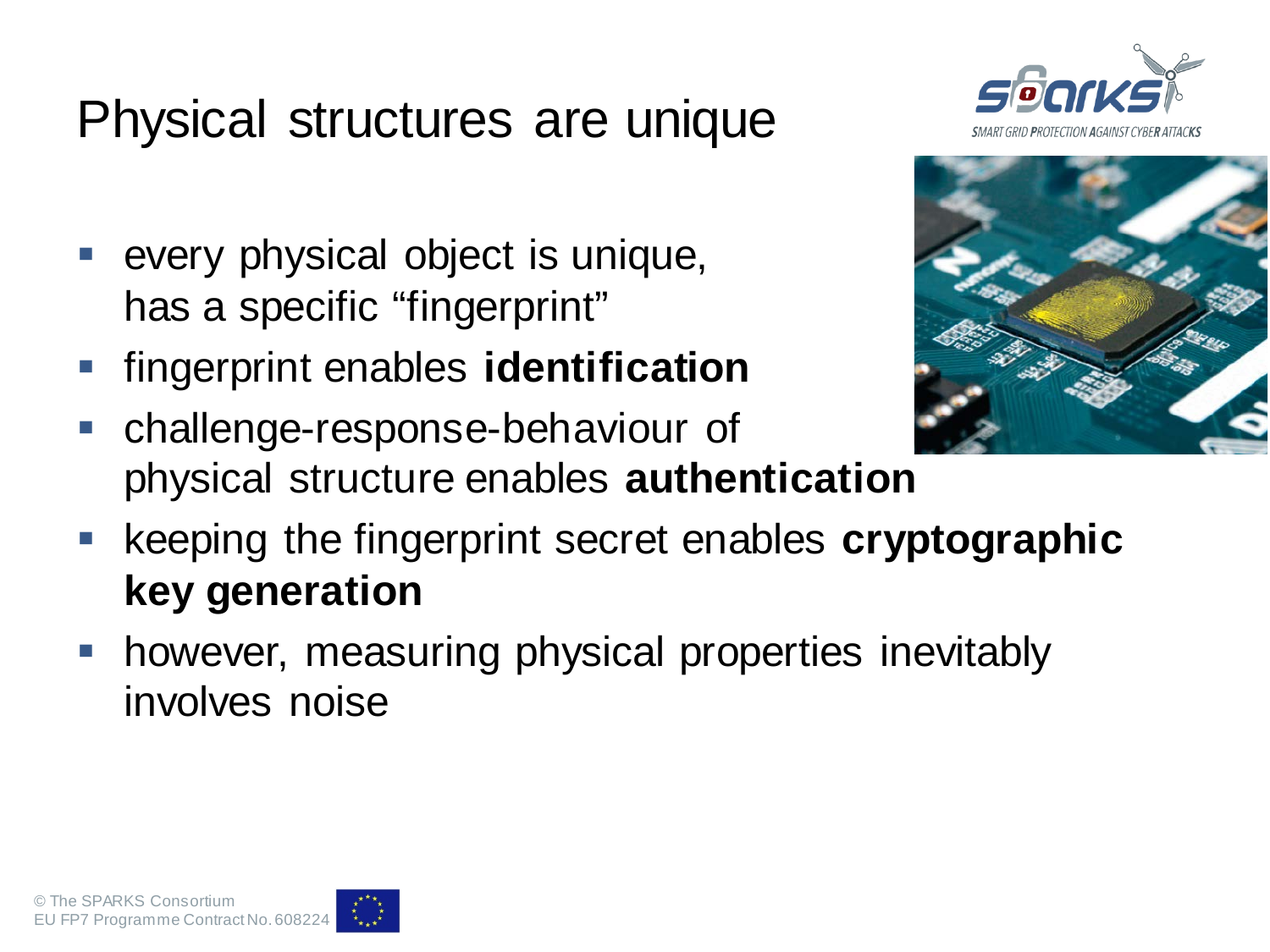

### What is a PUF?



- Physical Unclonable Function (PUF)
	- physical information storage system
	- challenges (addresses) lead to responses (data), similar to a memory
	- physical properties influence challenge-response mapping

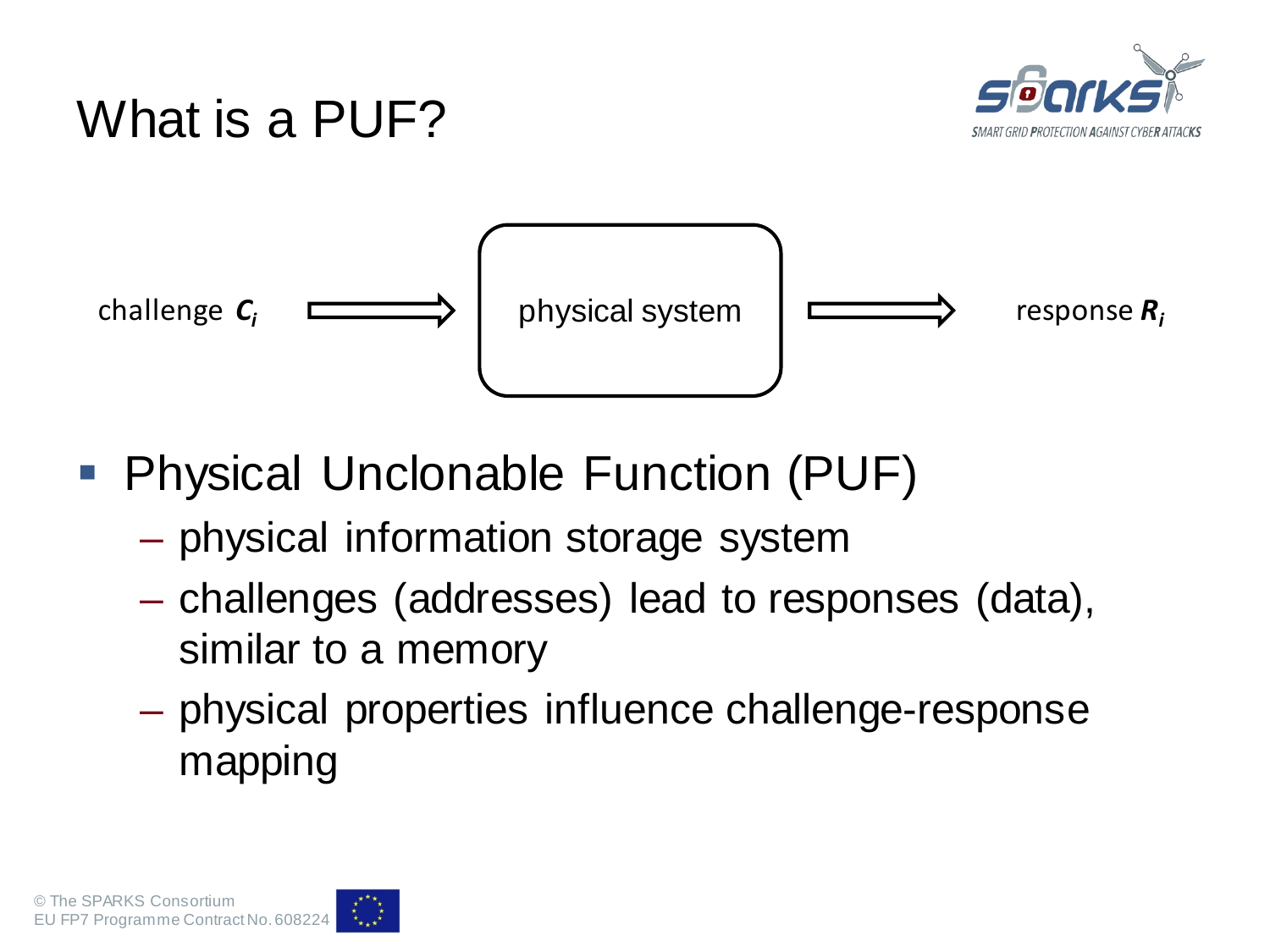

# Ring Oscillator PUF (RO PUF)



- unique ring oscillator frequencies
- one of the most non-biased PUF statistics
- implementable in CMOS chips and FPGAs

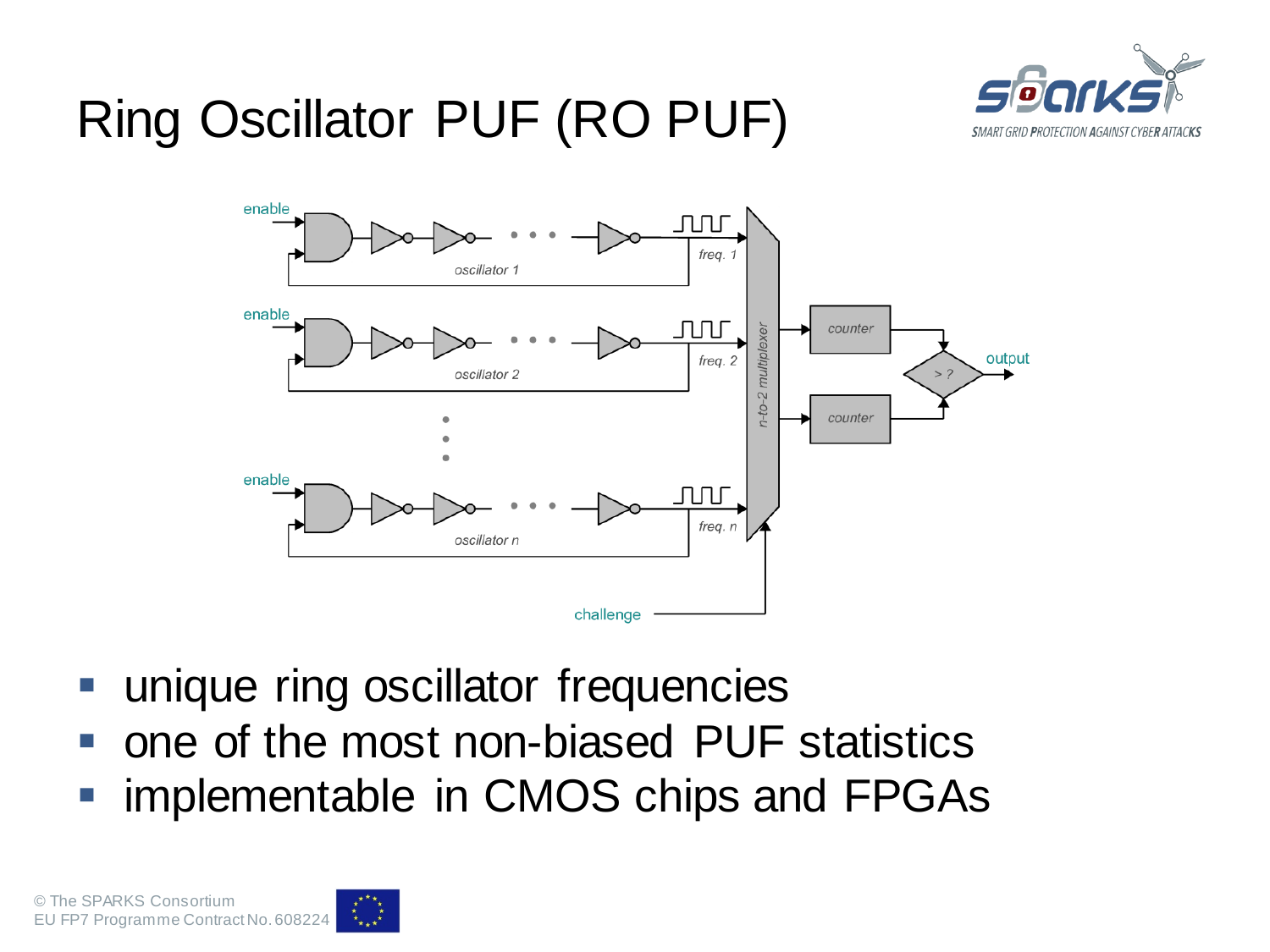

## Twisted Bistable Ring



- unique oscillation/settling behavior
- more complex and ressource efficient than RO PUF
- implementable in CMOS chips and FPGAs

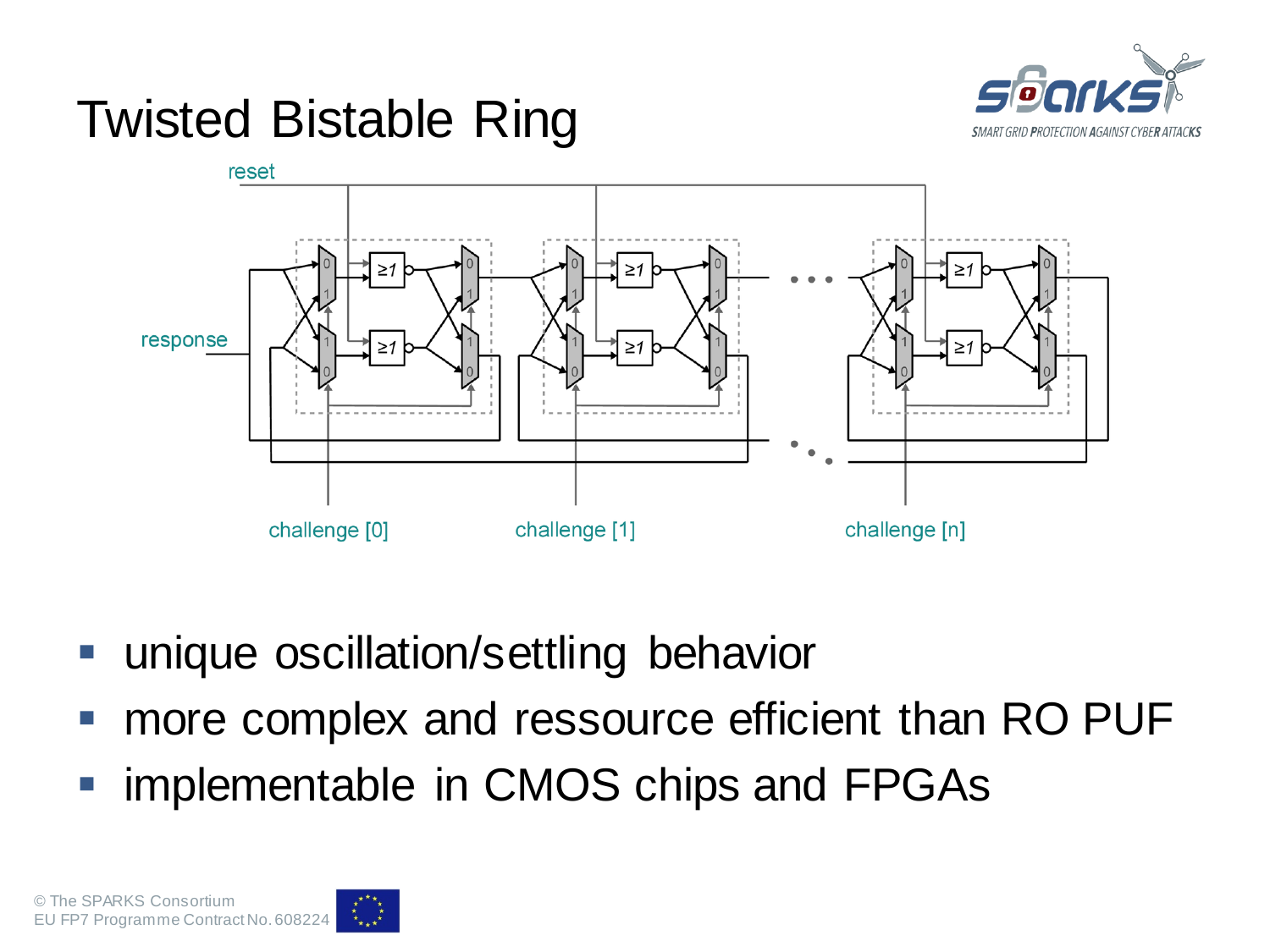

- **Cryptographic key generation** 
	- noisy fingerprint can be used as device-specific bit string
	- helper data algorithms allow for reliable key generation
- **Advantages** 
	- CMOS devices can extract secret keys without on-chip NVM
	- no binary key present in powered-off state
	- higher resilience against optical inspection compared to fuses and ROM

#### **Disadvantage**

– off-chip helper data storage and enrolment phase required

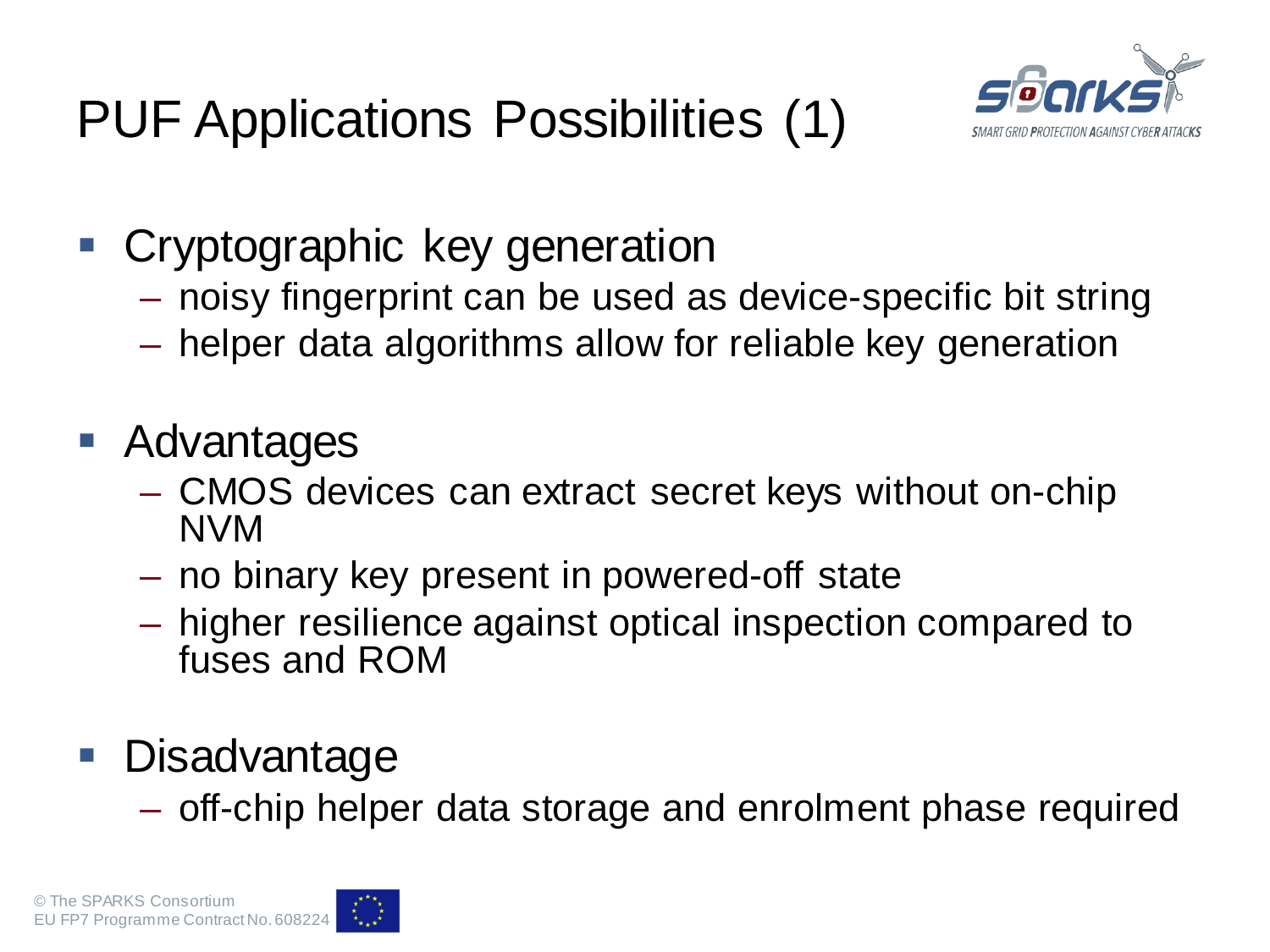# PUF Applications Possibilities (2)



- Authentication by external challenges
	- challenge-response behavior of a PUF is exploited
	- verifier authenticates PUF with precollected challenge-response pairs
	- requires a sufficiently complex PUF
- Advantages
	- Challenge-response authentication without binary key on device
	- Maybe even possible in pure CMOS devices, without NVM

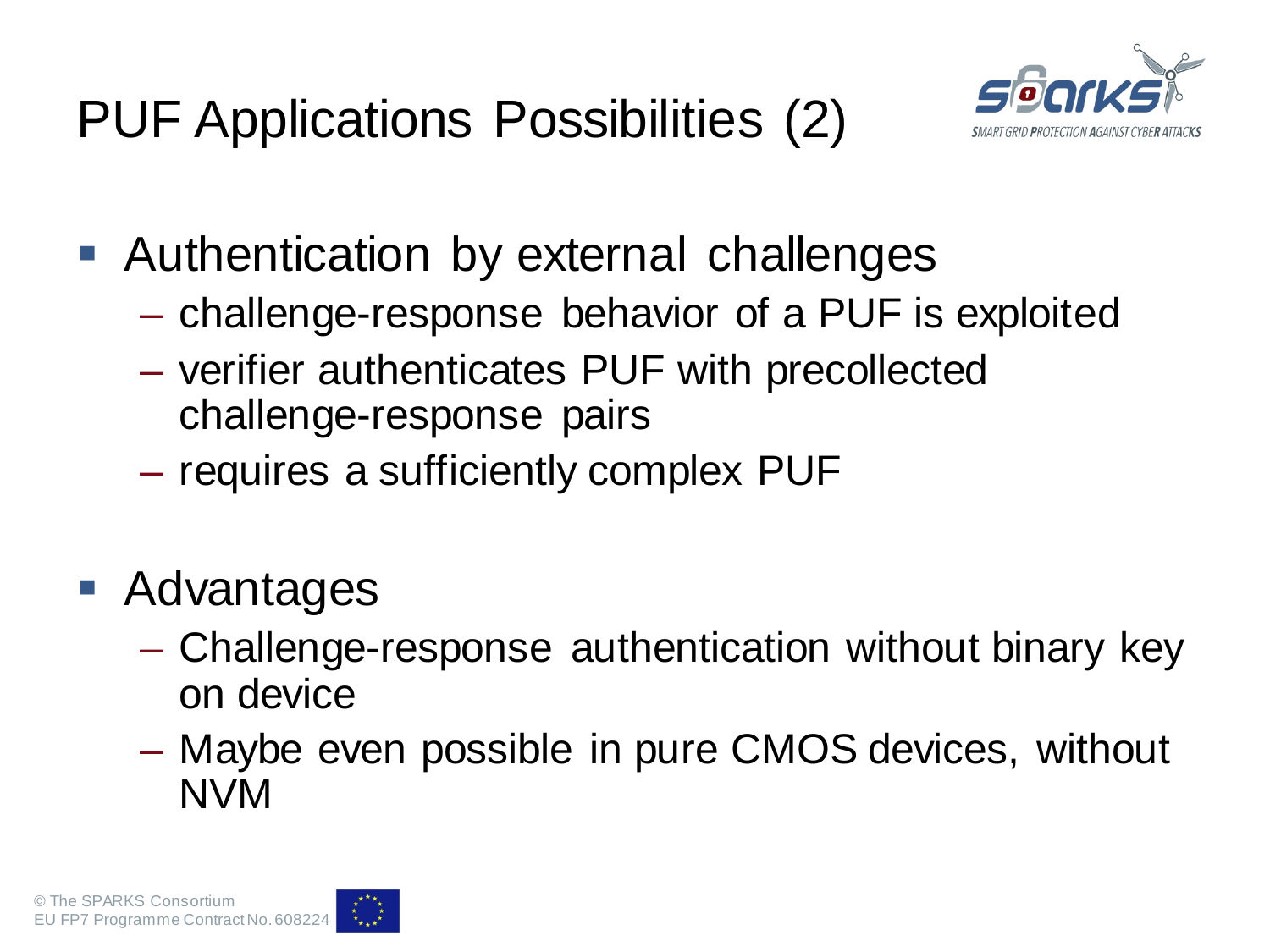# PUF Applications Possibilities (3)



- Authentication by external challenges and public models
	- Challenge-response behavior of a PUF is exploited
	- Verifier authenticates PUF responses with public simulation model
	- Security relies on PUF providing the response always faster than model
	- Time difference not proven yet
- **Advantages** 
	- Device authentication without any secret information in device
	- Technology barrier hinders physical cloning

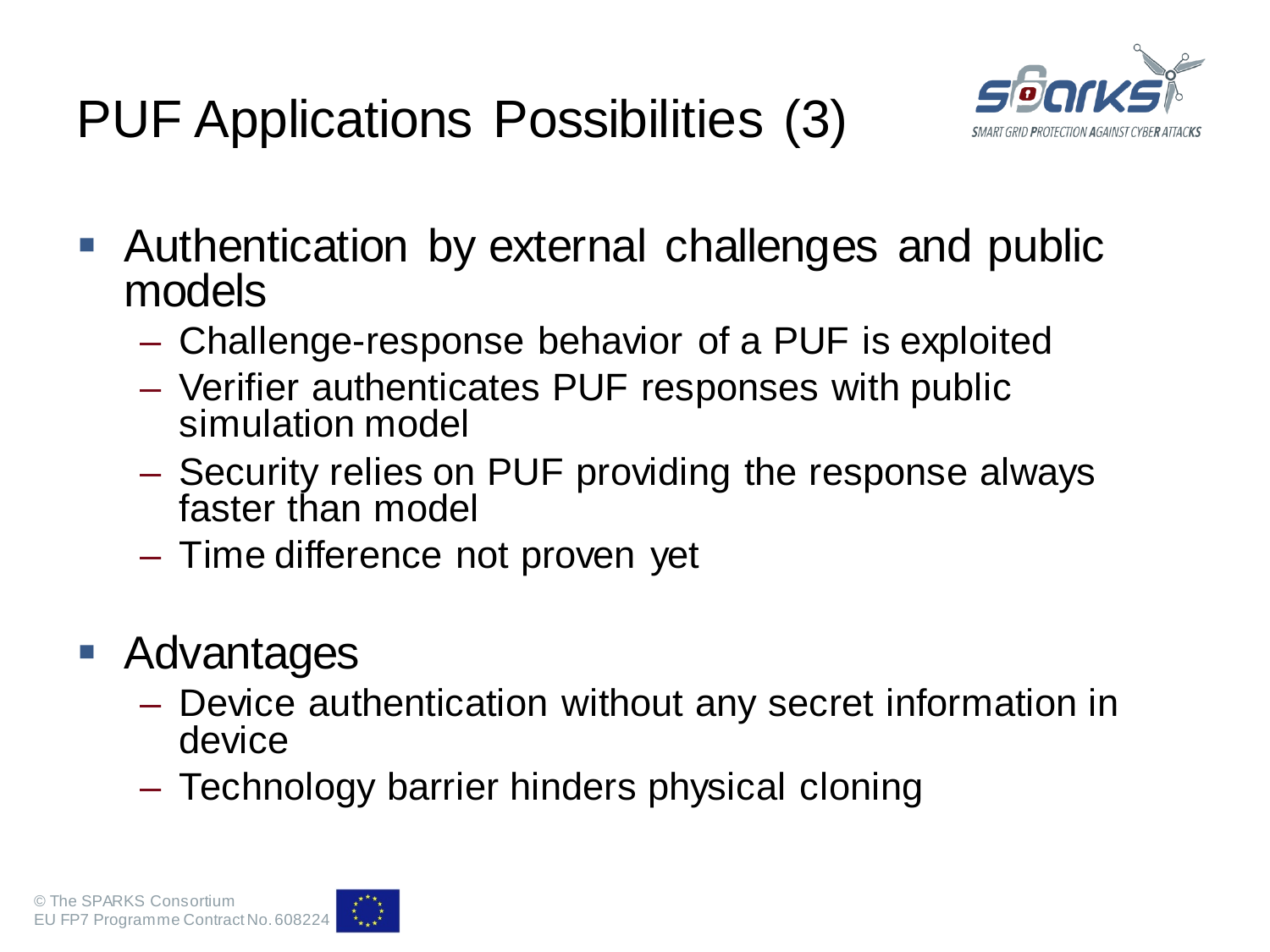#### Key Generation Basics



- **Two phases required** 
	- Enrollment: key is defined and helper data (HD) is generated
	- Reconstruction: key is recovered from noisy PUF response bits

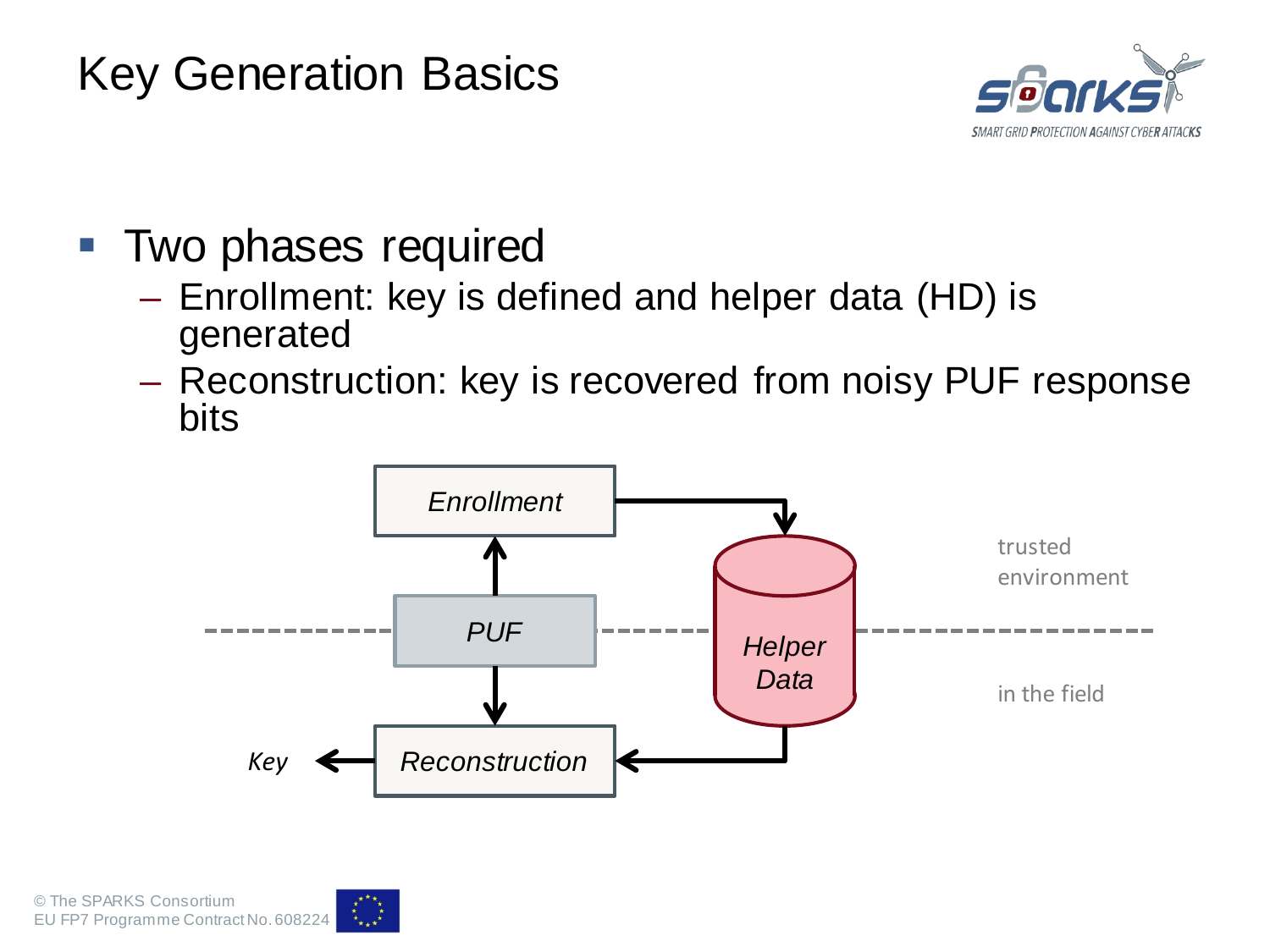

## Code-Offset Fuzzy Extractor

Enrollment

- HD: XOR of PUF response bits and random codeword
- Key extracted from PUF bits by extractor algorithm, e.g. Toeplitz hash



- **Reconstruction** 
	- XOR of HD and noisy PUF response bits yields noisy codeword
	- Codeword can be corrected by error-correcting code
	- XOR of corrected codeword and HD yields original PUF response bits
	- Key can be extracted again by extractor algorithm

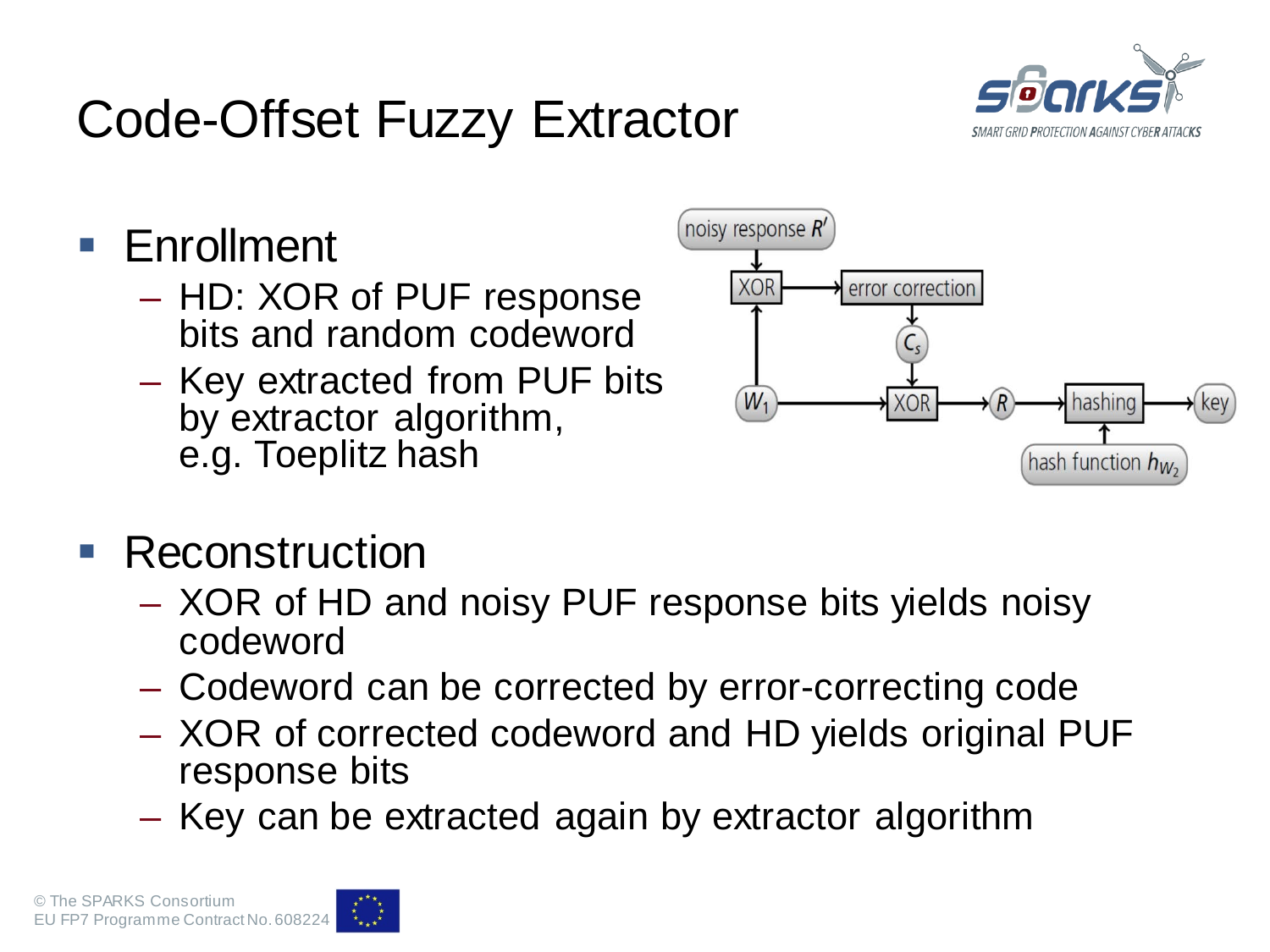# Complementary Index-Based Syndrome Coding (C-IBS)





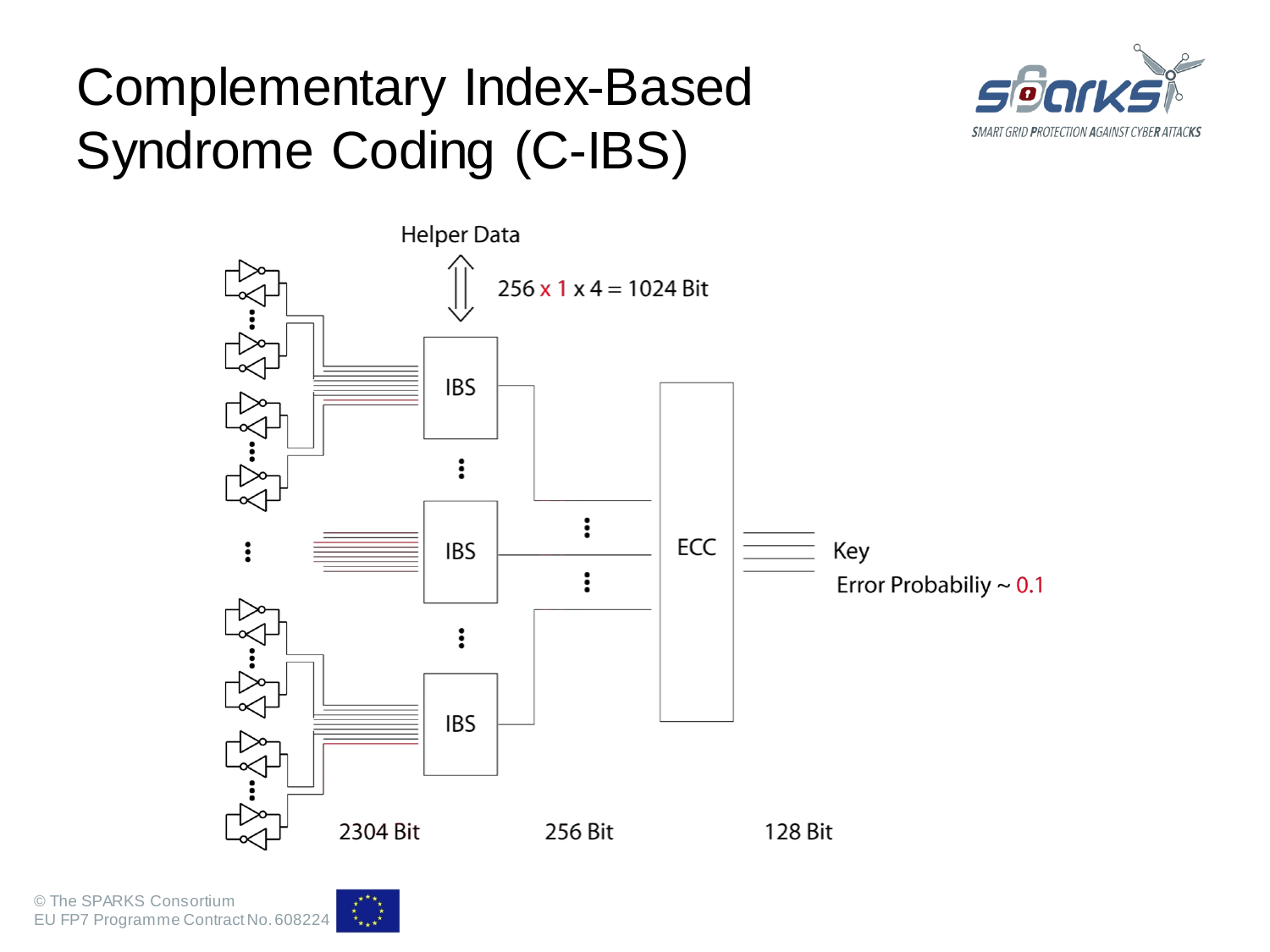

## Smart Meter Security

- exposed to physical attacks
	- at the premise of end-users
	- interest in manipulation
- **numieresting target** 
	- financial damage
	- entry point to the smart grid infrastructure
- **PUFs have a high level of protection against** physical attacks
	- not explicitly stored
	- opening the PUF destroys the information

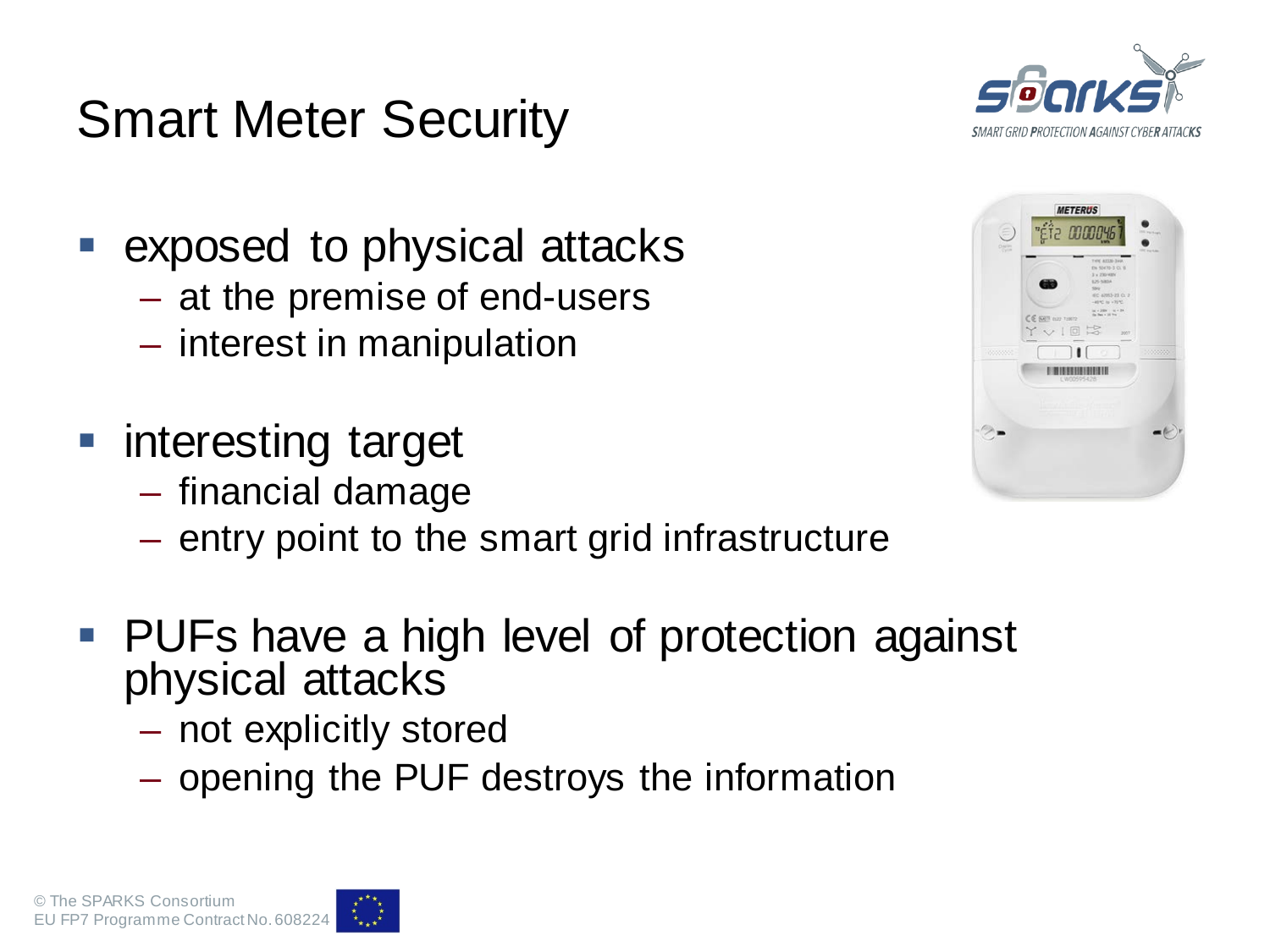## SPARKS mini-project



- **Smart meter and gateway authentication and key** management using hardware PUFs
	- novel smart meter authentication and key management based on PUFs
	- establish a smart meter hardware reference architecture
	- investigation into existing hardware PUF designs
	- selection of a PUF design for this mini-project
		- smart meter architecture
		- environmental conditions
		- lightweight PUF
	- integrated the PUF into a prototype smart meter using FPGA devices
	- develop a key generation facility based on the on-board PUF
	- lightweight authentication protocol
	- validate the smart meter PUF in a lab based test network
	- prepare an enhanced smart meter bill of materials, and an authentication/key management deployment architecture

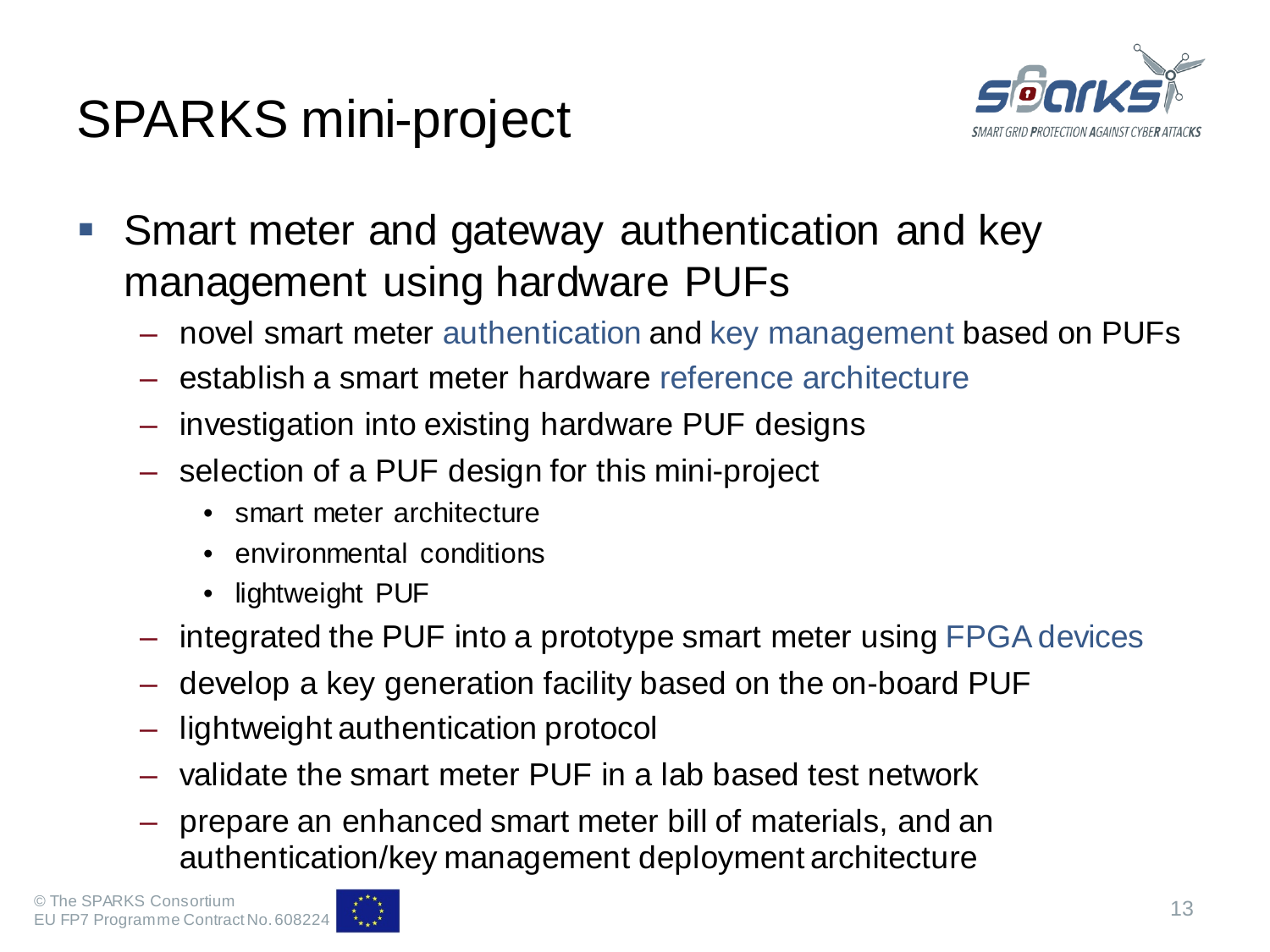## Smart Meters with PUFS



- **Perovides high level of security**
- **technologically and** scientifically challenging
- in the long run: no extra hardware needed (costs!)
- smart meters are not only a good candidate but also a good showcase for PUF technologies





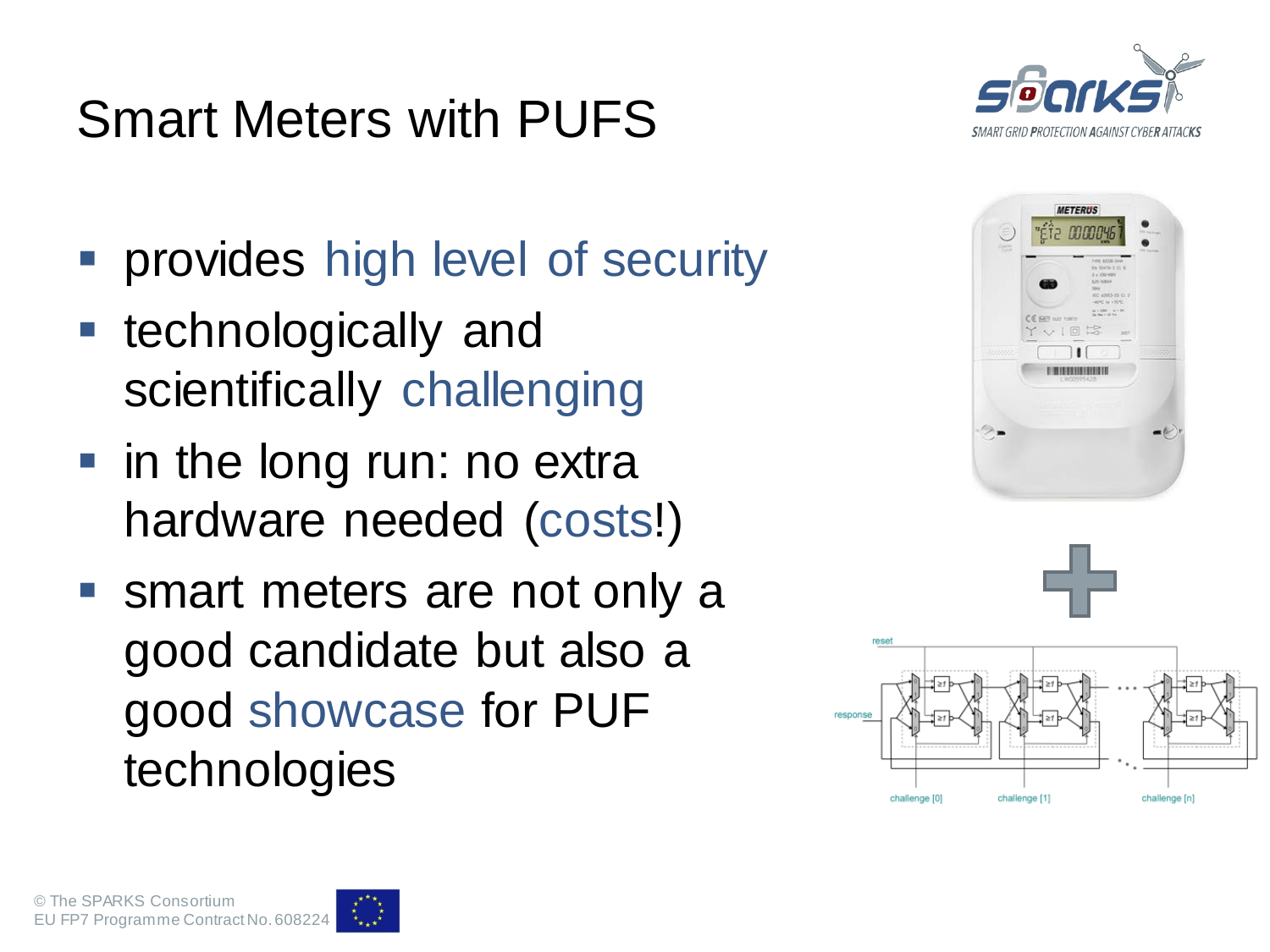## **Questions**





P How are your smart meters connected to the business<br>
infrastructure? (public/private network, protocols, server side)



**?** By which means is authenticity and integrity of the smart meter data ensured?



**?** Where else could you imagine PUF technologies can be used a key generation and authentication facility?



**?** What would be the requirements to use smart meters with PUFs in your infrastructure?